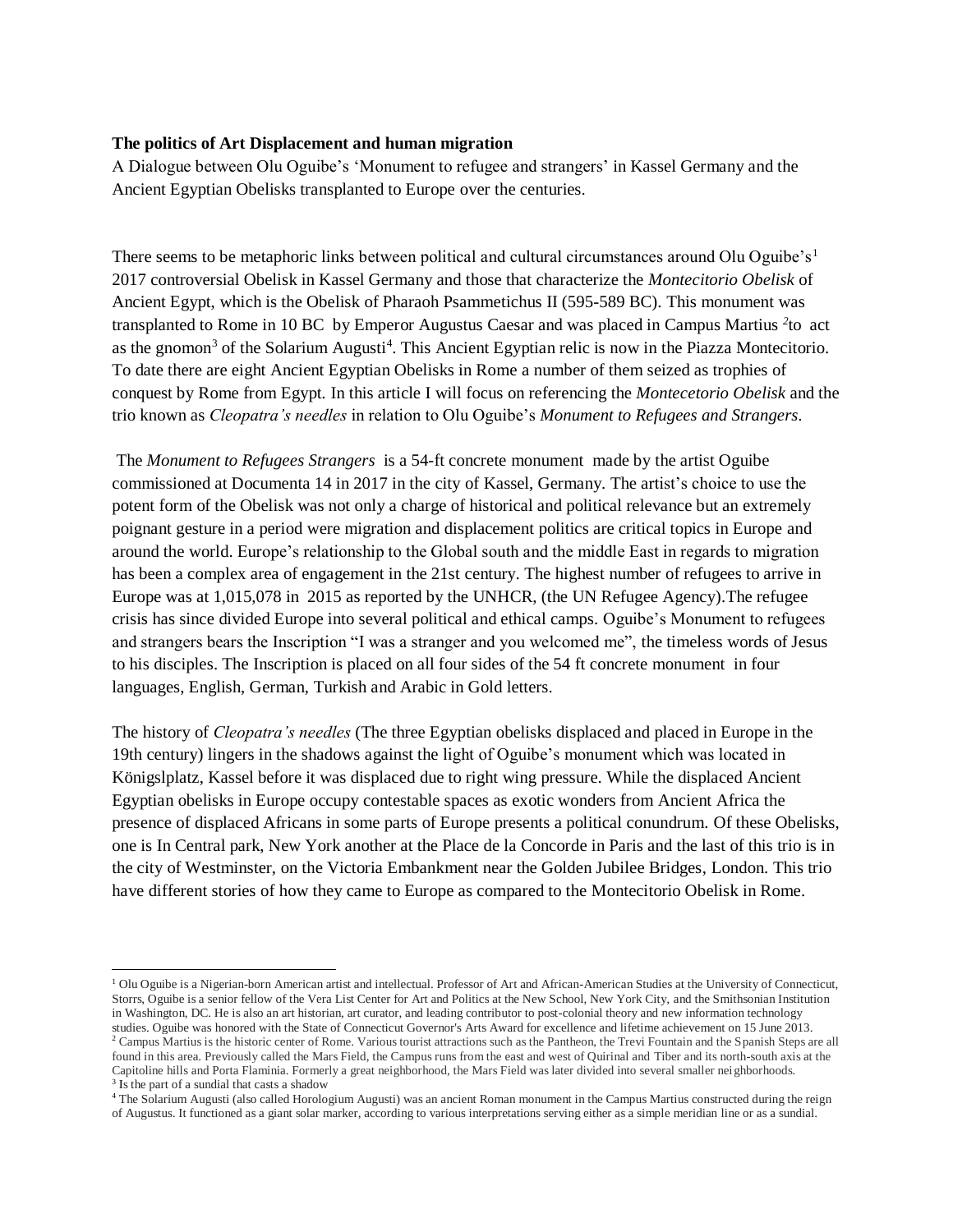The one in London was gifted to the British by Muhammad Ali Pasha, the founder of modern Egypt, in 1819. The one at the *Place de la Concorde* in central Paris was gifted to France in 1833 again by Muhammad Ali Pasha for their support of Egypt against the Ottomans (Brier 2016) . In 1879 the one in Central Park was given to The US by the Egyptian Khedive (a title equivalent to a viceroy) Ismail Pasha (grandson to Ali Pasha) as a gesture of gratitude for the US remaining neutral while Great Britain and France vied for control of the Egyptian government. Egyptologist Bob Brier in his book *Cleopatra's needles, The lost obelisks of Egypt*, writing about the New York Obelisk records that a decorated Navy Commander named Henry Gorringe transported the obelisk from Egypt on a ship and when it reached the US, with the aid of railroad Magnate, Cornelius Vanderbilt, transported it via railroad until it reached New York. This massive monument is 70 ft tall and weighs 2200 pounds (Martin 1987). Brier postulates that the Obelisk was given not out of friendship by Egypt but out of desperation.

In a series of interesting political events, the present-day Obelisk by Oguibe in Kassel managed to agitate right wing German party *Alternative for Germany (Alternative für Deutschland, AfD)* until its removal in October 2018. Events around Oguibe's Obelisk are suggestive of historical relationship patterns of Europe and art objects from Africa in comparison with her relationship to the humans of Africa. This is further suggested by the curious collection and of Objects from Africa by European (Western former Colonial powers) which is in stark contrast with the historical treatment of African humans by some of the same collectors who cherish objects but despise the humans. This ascription of sacred value to objects from Africa whilst withholding the same from African human life continues to mark the conflictual nature of Western morality. I suggest the chief reason for Oguibe's monument removal was because it unsettles the moral status quo of the West in this particular case Germany. Oguibe reminds Right Germany entity of how far it has fallen away from its professed Christian roots and altruism and has slipped down an abyss of hyper nationalism and toxic autochthony. The artist uses text in the Bible that speaks of acknowledging and embracing the sacredness of human life regardless of race and origin. He places his monument in the background of a national moral standard set centuries ago by Martin Luther German Theologian and philosopher a well-known advocate of altruism and of loving one's neighbors.

The monument in Kassel however reveals a complex right-wing fear of polarization of the German culture, this fear in contemporary times in Germany could be several historical shades away from Aryan and Eugenic philosophical misgivings. Olu Oguibe manages to tap into this history of value, objects and people by proposing the obelisk as a powerful symbol and a centerpiece to Europe's historical relations to African Objects and people. He complicates the narrative in what seems to be a play of wit and advanced mind and culture games. He does this by locating this charged object in Germany at the climax of the refugee and Immigrant crisis that has torn Europe's socio-political conscience apart.

The artist seems to present here a living process of socio-cultural negotiation around the issue of displacement and migration. In other words, Oguibe's Obelisk is performative in the sense of, what it does culturally and what it makes people do politically. The idea of 'performativity' and 'perfomatics 'of Art as explored by Alejandro Madrid in his paper :*Why Music and Performance Studies? Why Now?, 5* Seems to ask the question *"what does art do ? , as opposed to what is art?"*. The same performativity can be ascribed to The Montecitorio Obelisk as we look at how the Object performed itself in its first life in Ancient Egypt but more so in 10th century BC Rome and how it is even more performative now in its

<sup>5</sup> L. Madrid, Alejandro. (2009). Why Music and Performance Studies? Why Now? An Introduction to the Special Issue.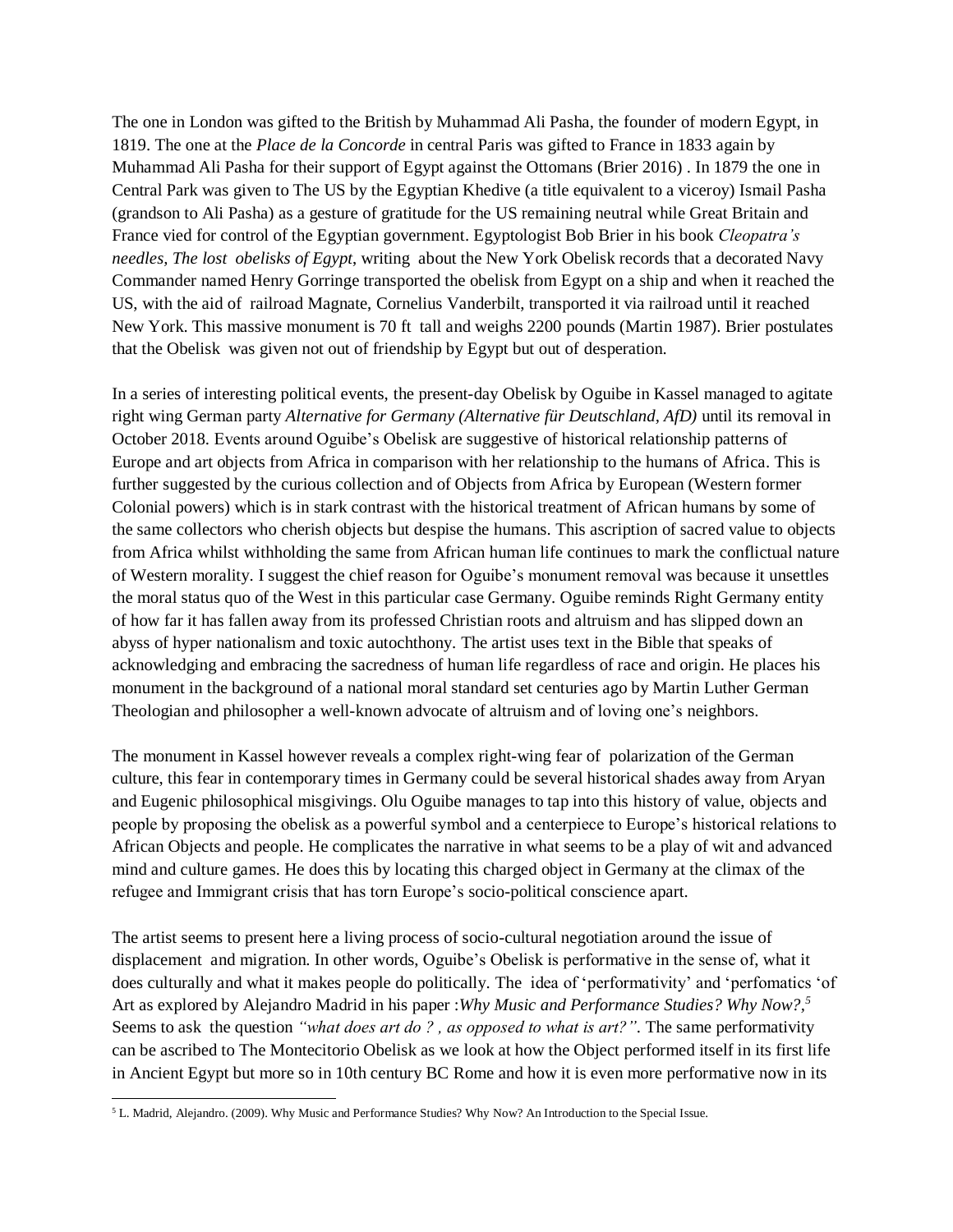current location in Italy. Oguibe's monument thought removed from its original place is still very performative in its own right.

In his account 'Natural History" Pliny the Elder seems to suggest the crux of the story concerning the Montecitorio Obelisk as lying in the process of removal of the obelisk from Egypt by Augustus. The events and politics around the transplantation of the Montecitorio Obelisk from Egypt to Rome are very telling of the nature of the ancient Roman politics and culture at that time. Pliny records that Augustus moved the Obelisk by use of custom designed ships made only for this sole purpose. Through the rivers and the seas, the monument was placed in Augustus' Meridian at the center of the city he build using marble.

The monuments also highlights an aspect of cultural and historical appropriation as Augustus added a Crest unto the ancient relic and a base that took almost half a decade to design and execute. The size of the obelisk was then altered precisely to allow it to function as a calendrical instrument. The base of the Montecitorio Obelisk was made from rose granite, the same stone that was used to make the rest of the Obelisk. Augustus had this stone mined at the same place from which the Obelisk was hewn out of in ancient Egypt. On this stone this stone he Inscribed in Latin the words

IMP. CAESAR DIVI F. AVGVSTVS PONTIFEX MAXIMVS IMP. XII COS. XI TRIB. POT. XIV AEGVPTO IN POTESTATEM POPVLI ROMANI REDACTA SOLI DONVM DEDIT

Imperator Caesar, son of the deified (Julius Caesar), Augustus, Supreme Pontiff, proclaimed Imperator twelve times, Consul eleven times, holding Tribunician Power fourteen times, having reduced Egypt into the sovereignty of the Roman people, gave this gift to the sun.

It's Interesting to note how Olu Oguibe, more than 2000 years later from this Roman feat of conquest would erect the same form in Germany and inscribe not in one language but in four languages words not of conquest and self-glorification but of altruism, empathy and the sacredness of human life.

## "I WAS A STRANGER AND YOU WELCOMED ME"

Words that transcend geopolitical borders and ethnicity, that call to mind and heart the interconnected nature of humanity and the universal noble virtues of welcoming strangers and refugees. This poetic gesture by the artist, located in history but also pinned in contemporary cultural politics, reveals the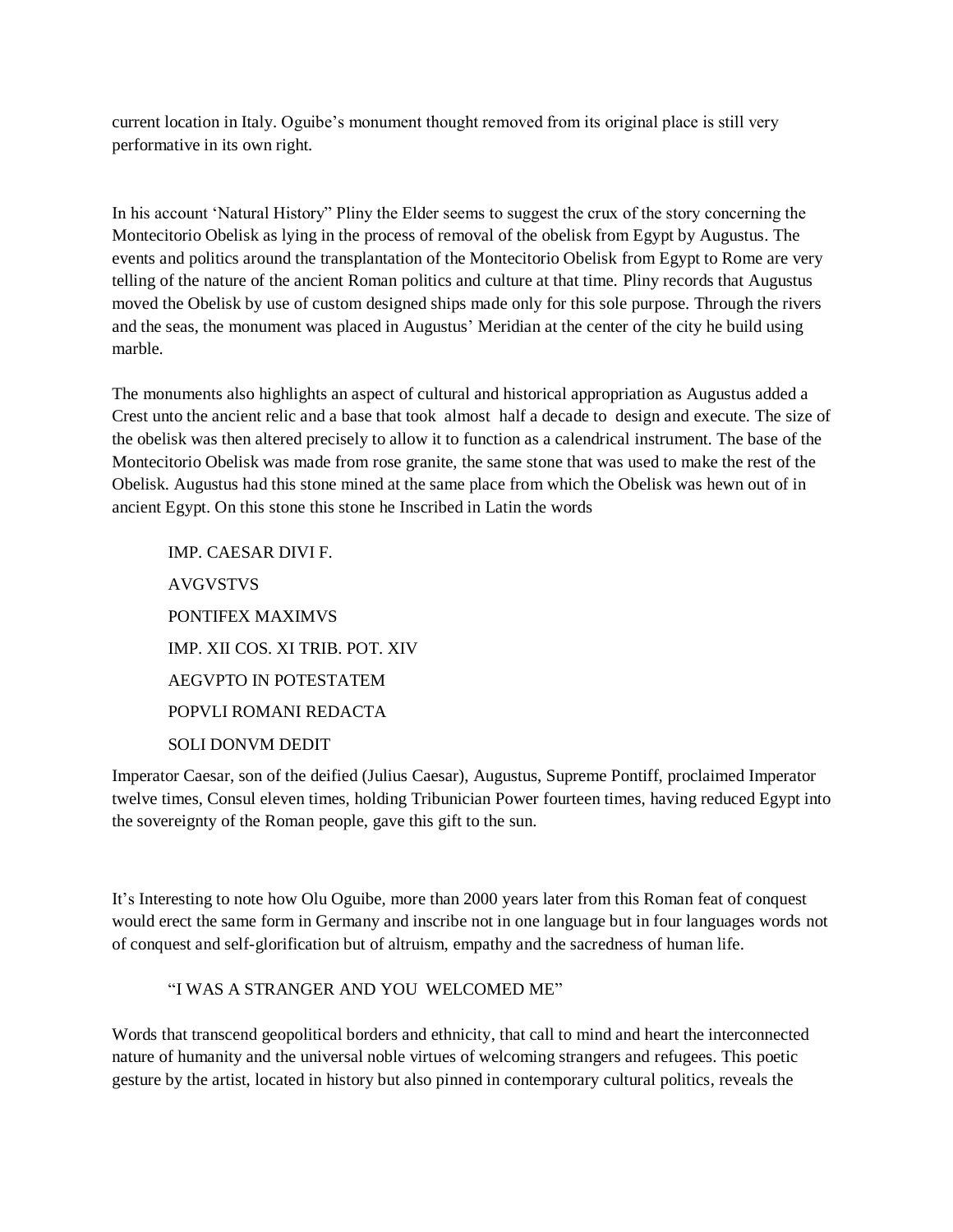powerful nature of art and how in the present it reminds of history but suggests alternative future trajectories.

The Objectification of the African human and the 'other' is not necessarily a new phenomenon in some parts of European Socio-cultural circles it is as old as the 16th Century beginnings of the transatlantic slave trade not forgetting the colonial matrix: the Berlin conference of 1884. This is however not a Blanket statement that characterizes political and cultural attitudes of Europe in relationship to Africa and African objects. There has been tremendous present-day hospitality towards African and Syrian refugees in some parts of Europe In 2015 Chancellor Angela Merkel announced that Germany would welcome nearly 1 million migrants and refugees as part of what she had christened Germany's "Willkommenskultur," or culture of welcoming. This statement triggered right wing opposition who believed that this move would polarize Germany. Two years later Andreas Hollstein mayor of the western German town of Altena would publicly welcome refugees further inciting German angst over the refugee issue at one point he had stopped at a kebab stand when he was approached by a drunken man who yelled, "You leave me to go thirsty and bring in refugees." and was stabbed with a footlong knife in the neck. This incident reveals Europe (in this case Germany) is not out rightly anti-immigrant. Oguibe's monument is located right in the center of this complexity.



<sup>&</sup>lt;sup>6</sup> The monuments was [removed on October 3](https://hyperallergic.com/463819/on-day-of-german-unity-city-of-kassel-removes-artists-monument-for-refugees/) (Unity day commemorating the fall of the Berlin wall)by order of the Kassel City Council after, it is presumed, mounting pressure from Germany's anti-immigrant Alternative for Germany (AfD) party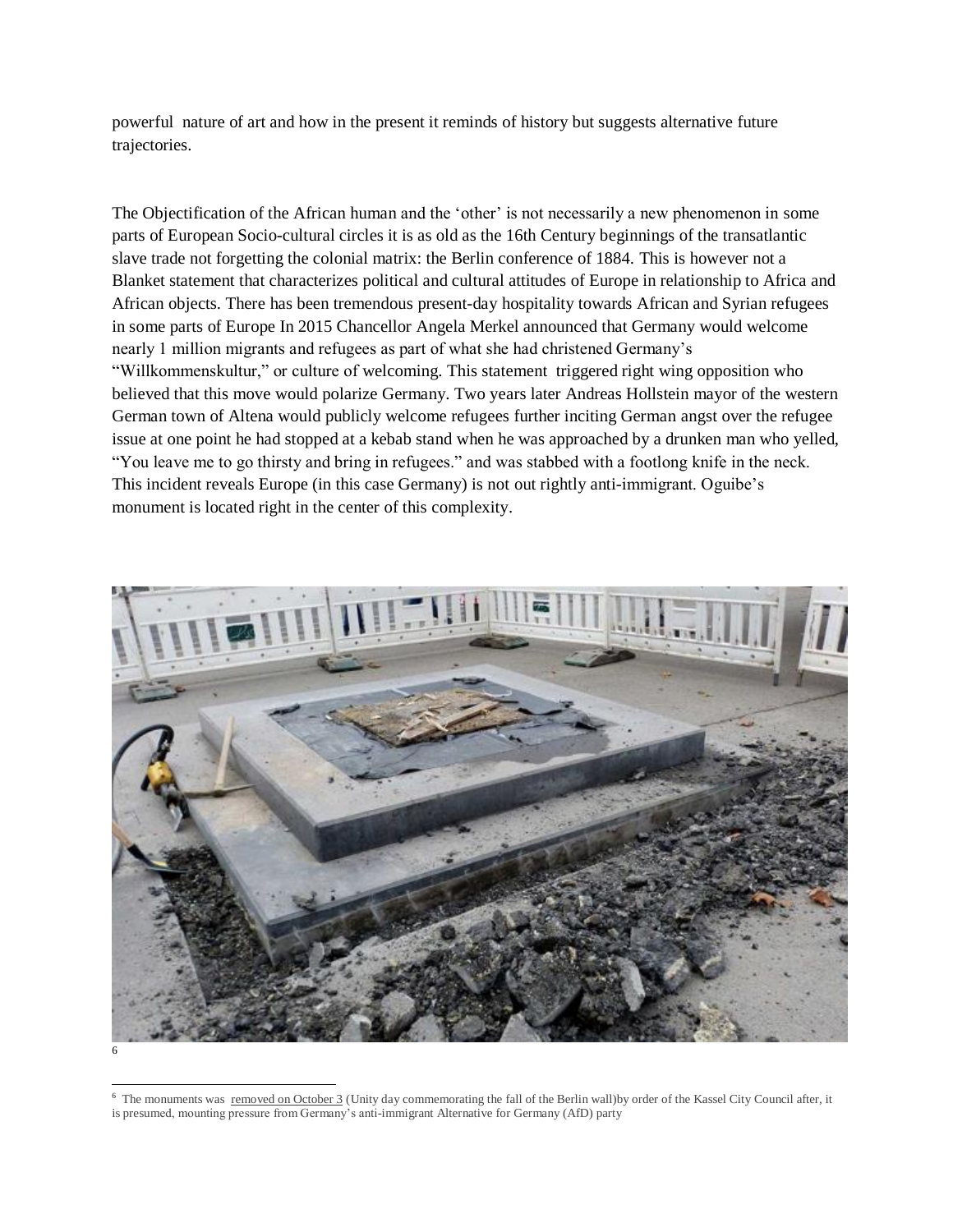



 $^7$  The Monument is a concrete Obelisk standing nearly 54 feet tall, was inaugurated in June 2017 as part of the quinquennial exhibition designed as a site-specific work for Königsplatz (King's Square), a pedestrian zone in the city center, the 16-meter concrete obelisk reads: "I was a stranger and you took me in," a verse from Matthew 25:35, inscribed in gold letters in German, English, Arabic, and Turkish.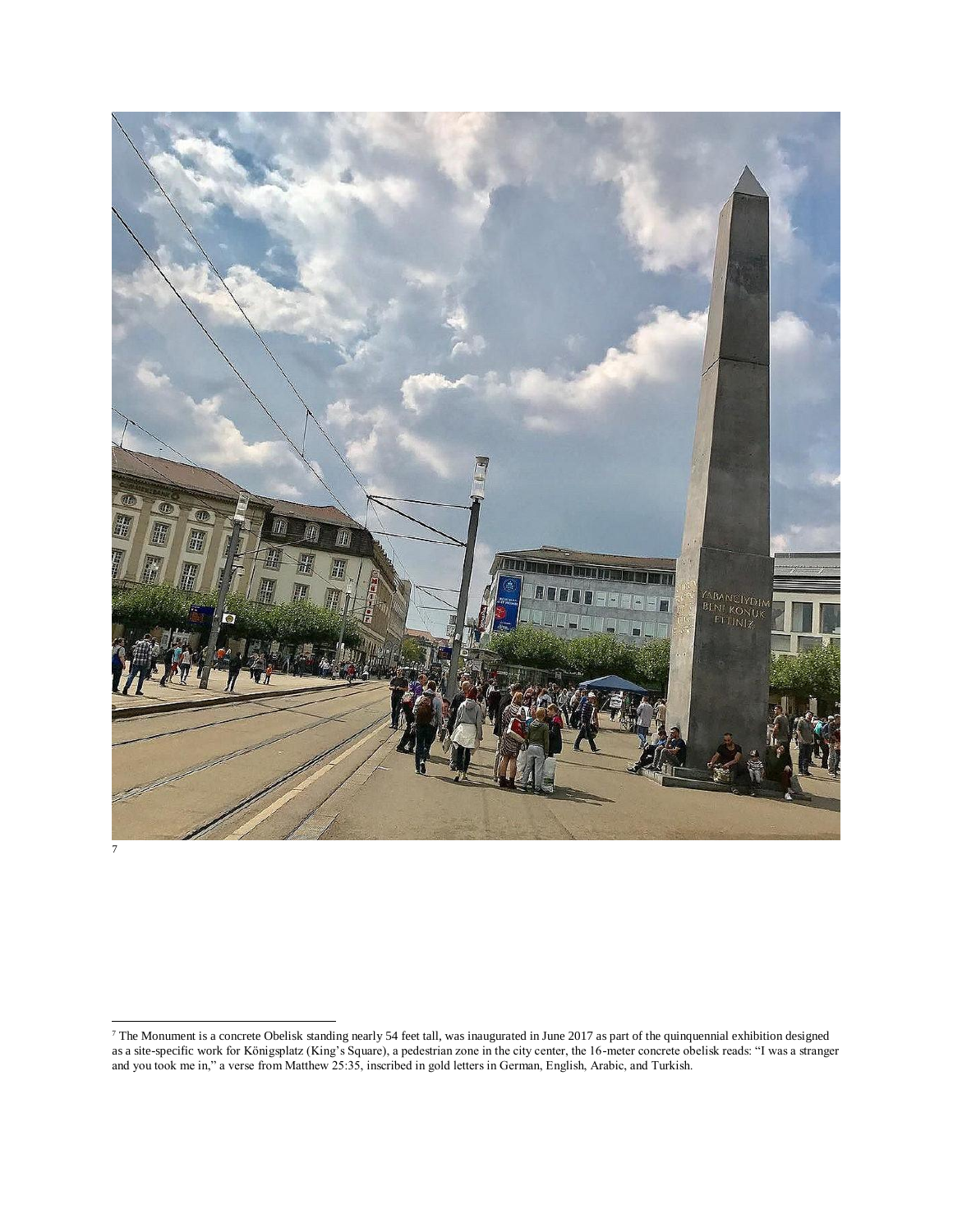

 The **Luxor Obelisk** is a 23 meters (75 ft) high Ancient Egyptian obelisk standing at the centre of the Place de la Concorde in Paris, France. It was originally located at the entrance to Luxor Temple, in Egypt. The Luxor Obelisk was classified as a historical monument in 1936.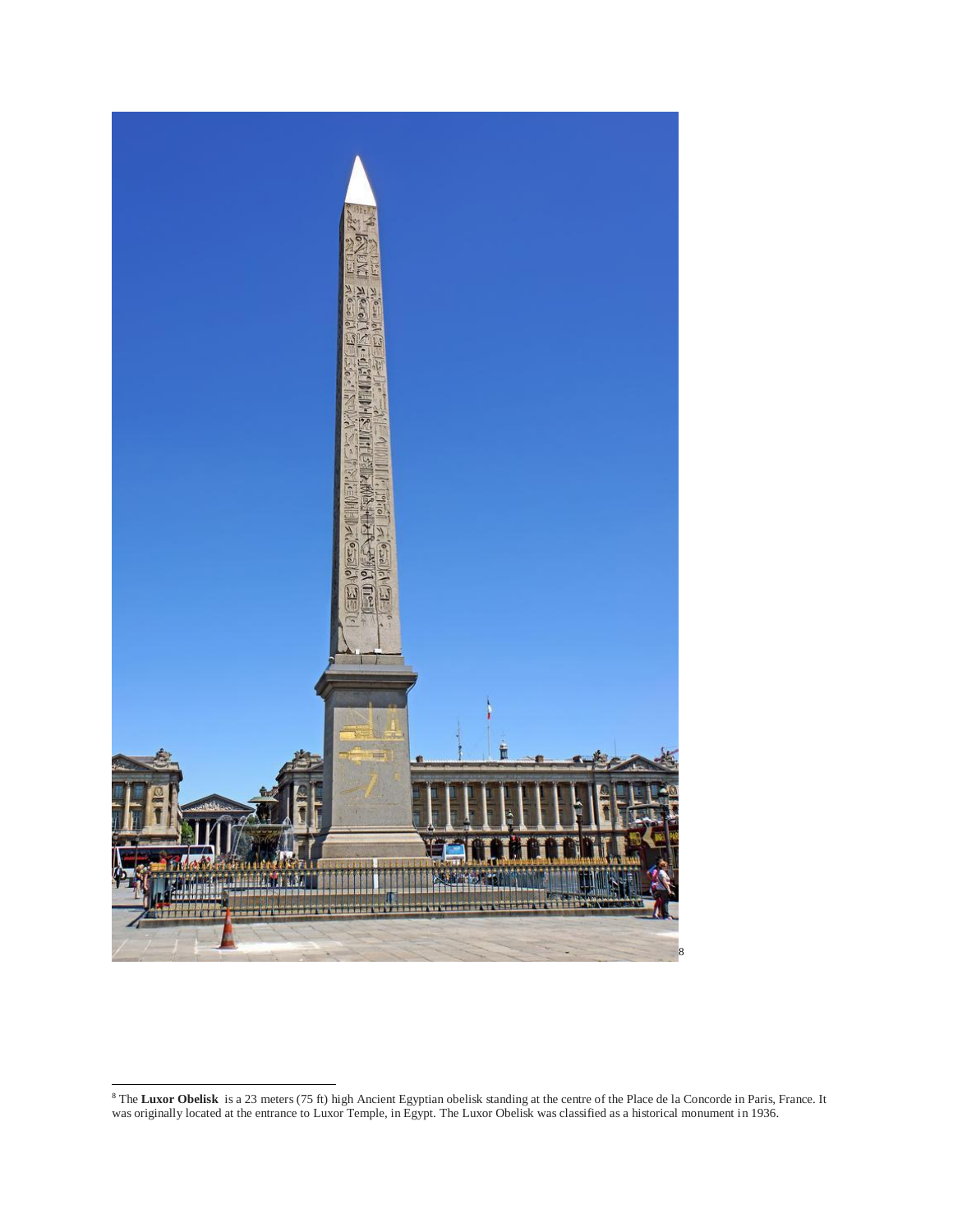

<sup>9</sup> The Montecitorio Obelisk, a Late Period Egyptian monument brought to Rome in 10 BCE by the emperor Augustus and placed in the Campus Martius, formed a centerpiece in the city of brick that Augustus remade in marble.1 The monument, long thought to commemorate the emperor's defeat of Mark Antony and Cleopatra at the Battle of Actium in 31 BCE, continues to attract attention in the modern city, where it stands in the Piazza Montecitorio, in front of the Camera dei Deputati. Just under 71V2 feet (21.79 meters) high, the obelisk is carved with hieroglyphs, many rendered illegible by extensive repairs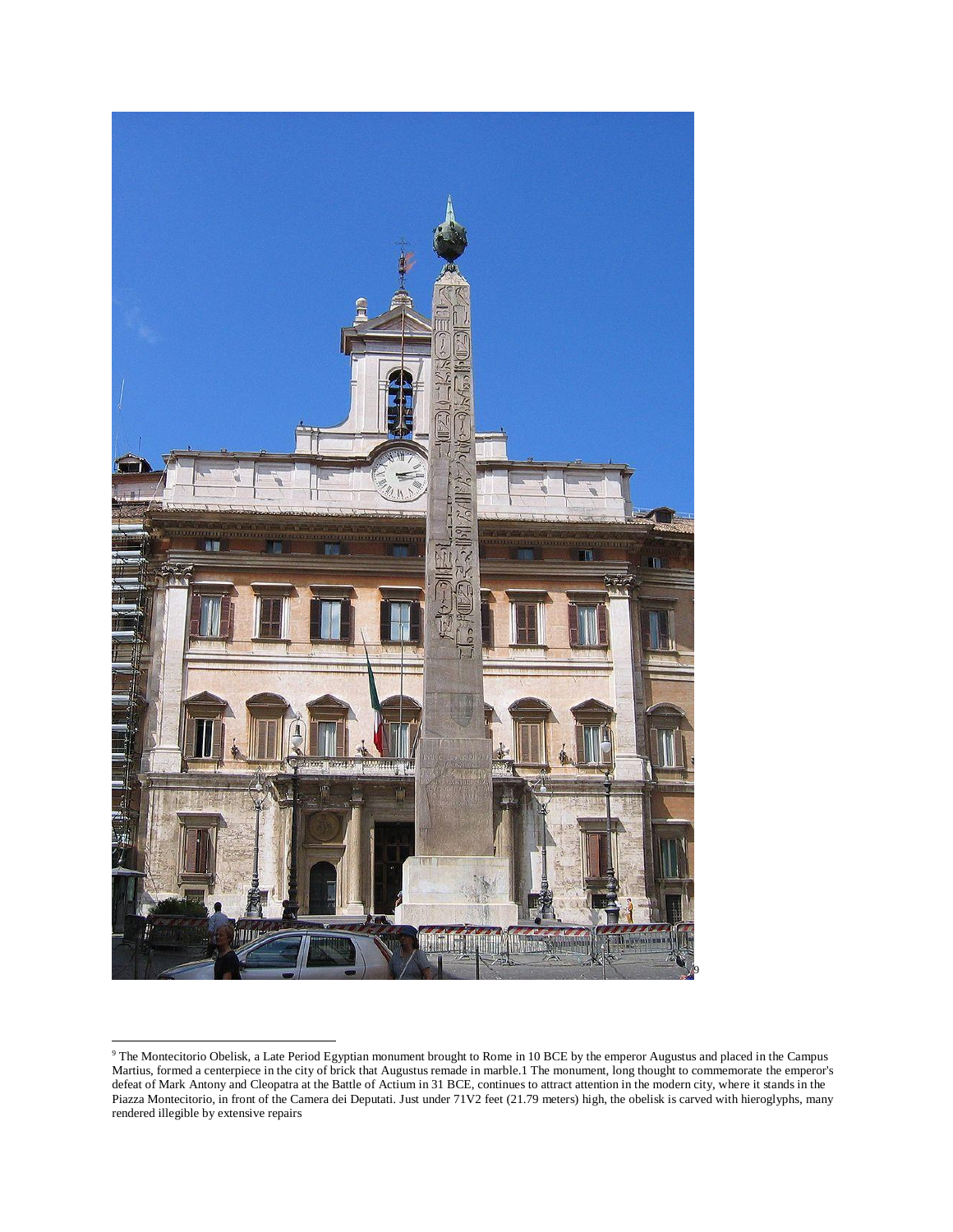

<sup>&</sup>lt;sup>10</sup> Cleopatra's Needle in London is one of three similarly named Egyptian **obelisks** and is located in the [City of Westminster,](https://en.wikipedia.org/wiki/City_of_Westminster) on the Victoria [Embankmentn](https://en.wikipedia.org/wiki/Victoria_Embankment)ear th[e Golden Jubilee Bridges.](https://en.wikipedia.org/wiki/Hungerford_Bridge) It is close to the Embankment underground station. It was presented to the United Kingdom in 1819 by the ruler of Egypt and Suda[n Muhammad Ali,](https://en.wikipedia.org/wiki/Muhammad_Ali_of_Egypt) in commemoration of the victories o[f Lord Nelson](https://en.wikipedia.org/wiki/Lord_Nelson) at the [Battle of the Nile](https://en.wikipedia.org/wiki/Battle_of_the_Nile) and Sir Ralph [Abercromby](https://en.wikipedia.org/wiki/Ralph_Abercromby) at the [Battle of Alexandriain](https://en.wikipedia.org/wiki/Battle_of_Alexandria) 1801. Although the British government welcomed the gesture, it declined to fund the expense of transporting it to London.

Made of red [granite,](https://en.wikipedia.org/wiki/Granite) the obelisk stands about 21 meters (69 ft) high, weighs about 224 short tons (203,000 kg)<sup>[\[1\]](https://en.wikipedia.org/wiki/Cleopatra%27s_Needle,_London#cite_note-1)</sup> and is inscribed with Egyptian [hieroglyphs.](https://en.wikipedia.org/wiki/Egyptian_hieroglyph)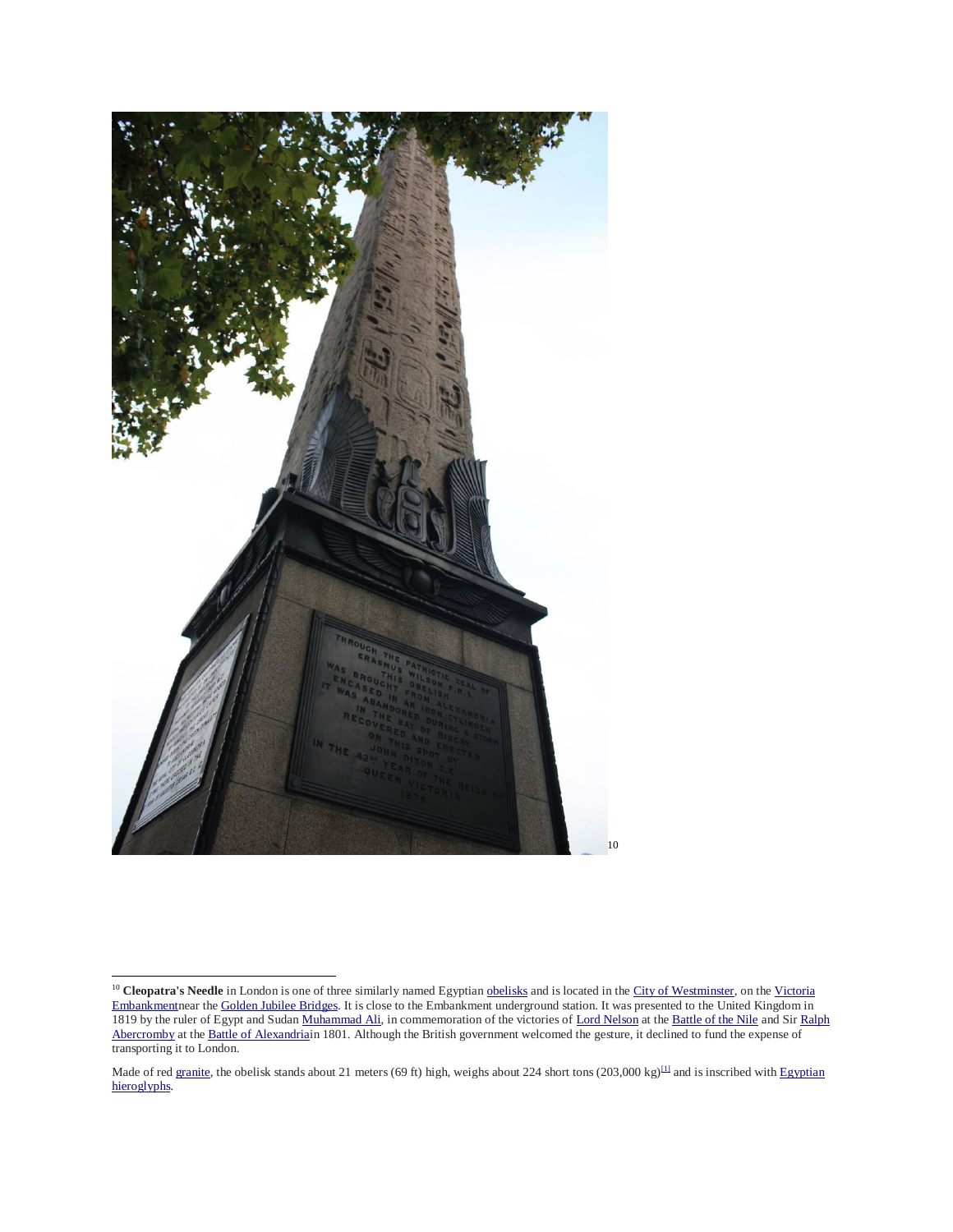## Bibliography

L. Madrid, Alejandro. (2009). Why Music and Performance Studies? Why Now? An Introduction to the Special Issue.

Cohen. (2015) Staring back: Anthropometric style African colonial photography and Picasso's Demoiselles ,photography and culture volume 8

Simon Gikandi. "Picasso, Africa, and the Schemata of Difference." Modernism/modernity 10, no. 3 (2003): 455-480. https://muse.jhu.edu/ (accessed February 23, 2019).

Isler,Martin,The Curious Luxor Obelisks, The Journal of Egyptian Archeology vol 73(1987)p 137-147 <https://www.jstor.org/stable3821525> (accessed February 20 ,2019)